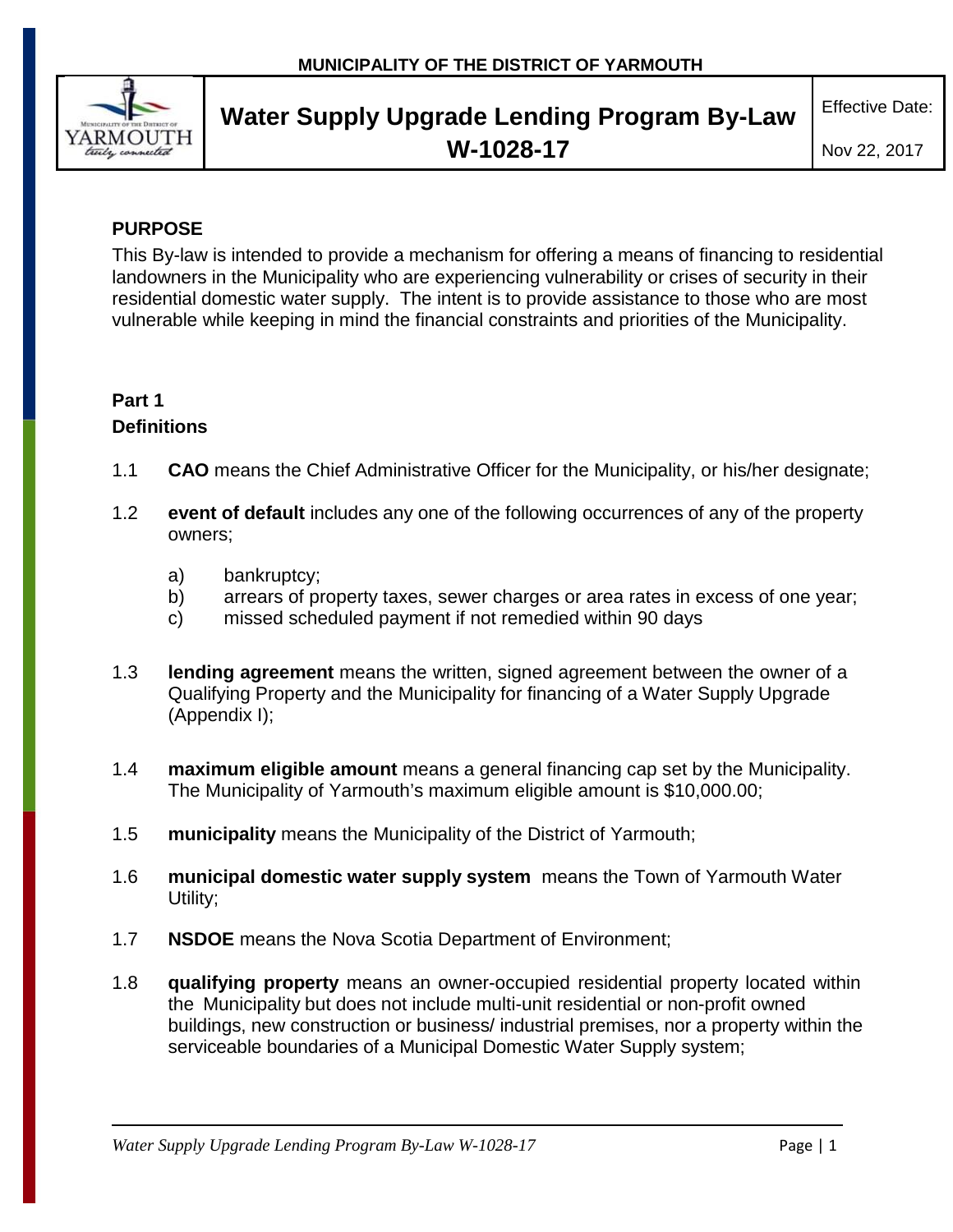

- 1.9 **water supply upgrade** means a construction of a new dug or drilled well, or an upgrade to an existing well that is required to source water for the property. Upgrades may include the installation of equipment related thereto so long as the equipment is included in the "Schedule of Equipment" attached as APPENDIX III.
- 1.10 **water supply upgrade loan** means the local improvement charge levied on the property pursuant to 81A of the *Nova Scotia Municipal Government Act*, and is equal to the value of the approved eligible upgrade(s), up to the Maximum Eligible Amount;

## **Part 2 Administration**

- 2.1 An owner of a Qualifying Property within the Municipality may apply on a prescribed form to the Municipality for financing of a Water Supply Upgrade to the property (see attached Appendix II "Water Supply Upgrade Program – Registration Form & Checklist");
- 2.2 lending shall be subject to the approval and agreement in writing of the CAO on behalf of the Municipality which shall be subject to the sole discretion of the Municipality and the execution of a Lending Agreement. The conditions that must be met for approval include that:
	- a) the owner of the qualifying property is not in default of any municipal taxes, rates or charges and has no taxes, rates or charges owing that are older than the current tax year;
	- b) water supply upgrades must comply with applicable provincial and/or federal regulations;
	- c) the contractors must have a valid NSDOE license to carry out a water supply upgrade;
	- d) other conditions as indicated in the Lending Agreement that may be modified from time to time.
- 2.3 the Water Supply Upgrade Loan shall become payable on the completion of the contract for the installation of the Water Upgrade in accordance with the Lending Agreement. The Water Upgrade Loan may consist of:
	- a) the cost of the Water Supply Upgrade, including all labour costs, permit fees and applicable taxes;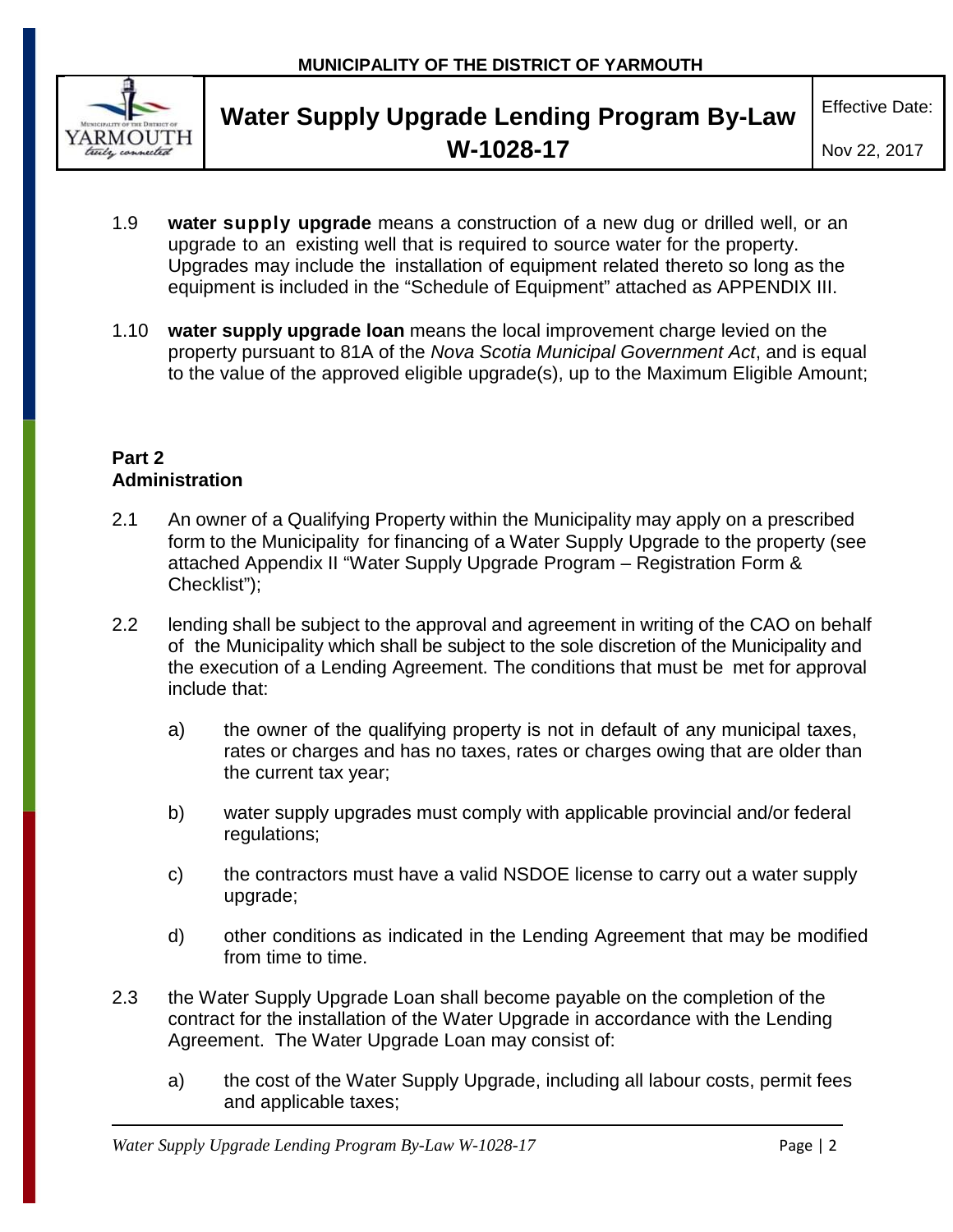

- b) interest charges, including any additional interest arising due to any default of payment.
- 2.4 the owner of a Qualifying property may elect to pay the Water Supply Upgrade loan by equal installments over a period of not more than 10 years, on which interest shall be payable as set out in the Water Supply Upgrade Lending Agreement;
- 2.5 the Municipality shall not be responsible for ongoing maintenance and operating costs of the Water Supply Upgrade; the Water Supply Upgrade is owned and maintained by the owner of the Qualifying property;
- 2.6 in the Event of Default of any payment under the Lending Agreement, the outstanding balance shall be immediately due and payable. Interest shall be accrued on the amount then due and payable at the same rate applied by the Municipality for unpaid taxes and charges in default;
- 2.7 the Municipality shall maintain a separate account of all monies due for the Water Supply Upgrade Loan, identifying, for the subject property:
	- a) the names of the property owners, assessment account number, PID and civic addresses;
	- b) the original amount of the Water Supply Upgrade Loan advanced;
	- c) the annual amounts paid to the Municipality to repay the Water Supply Upgrade loan, said amounts to distinguish between principal amounts and interest amounts; and
	- d) the Municipality will provide the property owner(s), annually, on the anniversary date of the loan, with a statement of account; showing the principal balance owing at the end of the previous year, total amount paid during the year, amount of interest included in the payment(s) and the balance of principal owing at the end of the year.
- 2.8 Where a property owner has undertaken a water supply upgrade before entering into a Water Supply Upgrade Lending agreement, the Municipality may enter into a Water Supply Upgrade Lending agreement with a property owner if all of the following conditions are met:
	- a) the conditions as outlined in section 2.2 have been met;
	- b) the oldest contractor invoice submitted for payment is no older than 30 calendar days; and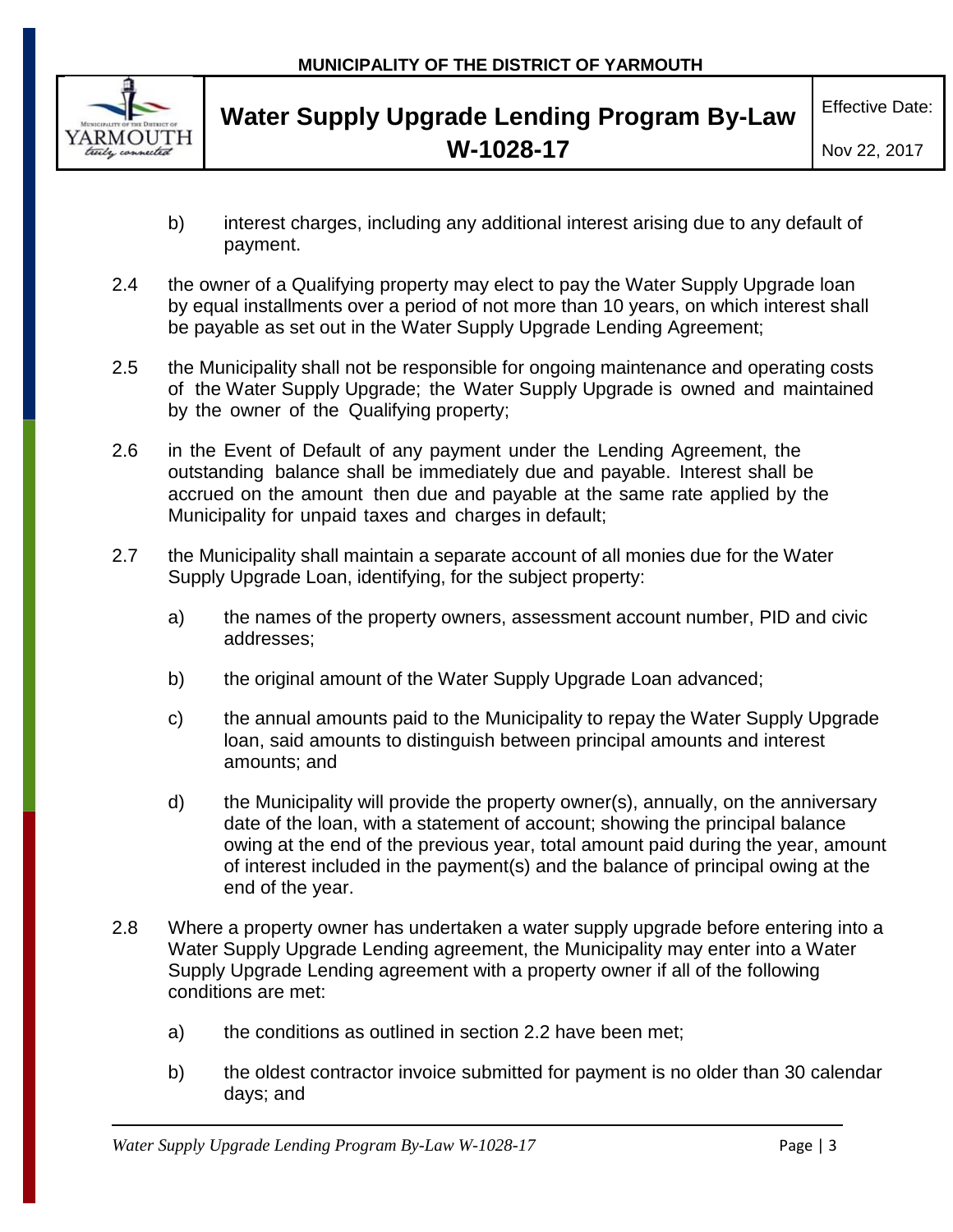

- c) the applicant understands that the Municipality provides no assurance or guarantee that expenses incurred prior to application approval will be deemed eligible for financing.
- 2.9 The property owner will provide the Municipality with a copy of the contractor's completed NSDOE prescribed "Drilled Well Report".

## **Part 3**

## **Lien**

- 3.1 On completion of a Water Supply Upgrade pursuant to the Lending Agreement, the Water Supply Upgrade Loan shall become a lien levied against the property in accordance with the Municipal Government Act;
- 3.2 the portion of the annual repayment of the Water Supply Upgrade Loan shall be equal to the total loan outstanding divided by the number of years remaining, with applicable interest, subject to Section 2.4 of this By-law;
- 3.3 the Water Supply Upgrade Loan advanced pursuant to this bylaw constitutes a first lien on the property and has the same effect as rates and taxes under the Assessment Act;
- 3.4 a Water Supply Upgrade Loan is collectable in the same manner as rates and taxes under the Municipal Government Act, and is collectable at the same time and by the same proceedings as taxes upon an event of default;
- 3.5 the lien provided for in this By-law shall become effective on the date the document is filed with the Provincial Registry;
- 3.6 the lien provided for in this By-law shall remain in effect until the total Water Supply Upgrade Loan, including any accrued interest, has been paid in full.

## **Part 4**

## **Interest**

- 4.1 Interest shall accrue on any Water Supply Upgrade Loan which remains outstanding;
- 4.2 interest shall begin accruing on a Water Supply Upgrade loan on the date that the Loan Agreement is signed;
- 4.3 Interest is payable on amounts deemed outstanding pursuant to the Interest Policy I-068-00.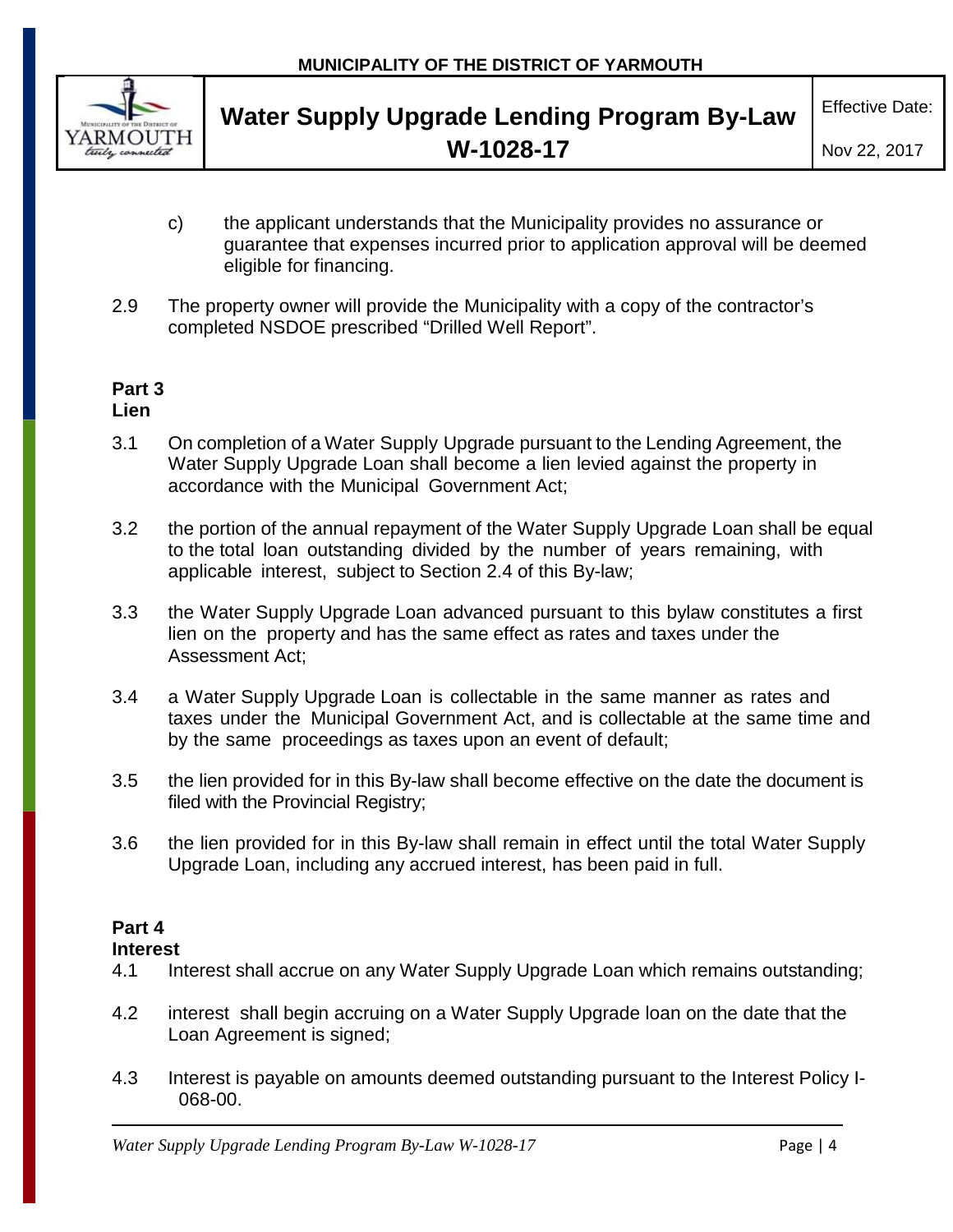

## **Part 5 Administration and Fees**

- 5.1 A one-time administration fee will form part of the application process (see Fees Policy);
- 5.2 the administration fee will be refundable at a rate of 80% if the lending agreement does not get executed;
- 5.3 the administration fee will have no effect on, and will not form part of, the final water supply upgrade loan amount;
- 5.4 applications that do not lead to a formal loan agreement at the end of 180 days from the date they are submitted will become stale-dated and considered closed;
- 5.5 for administrative efficiencies, out-of-pocket expenses, unless they collectively accumulate to an amount greater than \$1,000.00 and are presented with the submission of the contractor's invoice, will not be accepted for financing.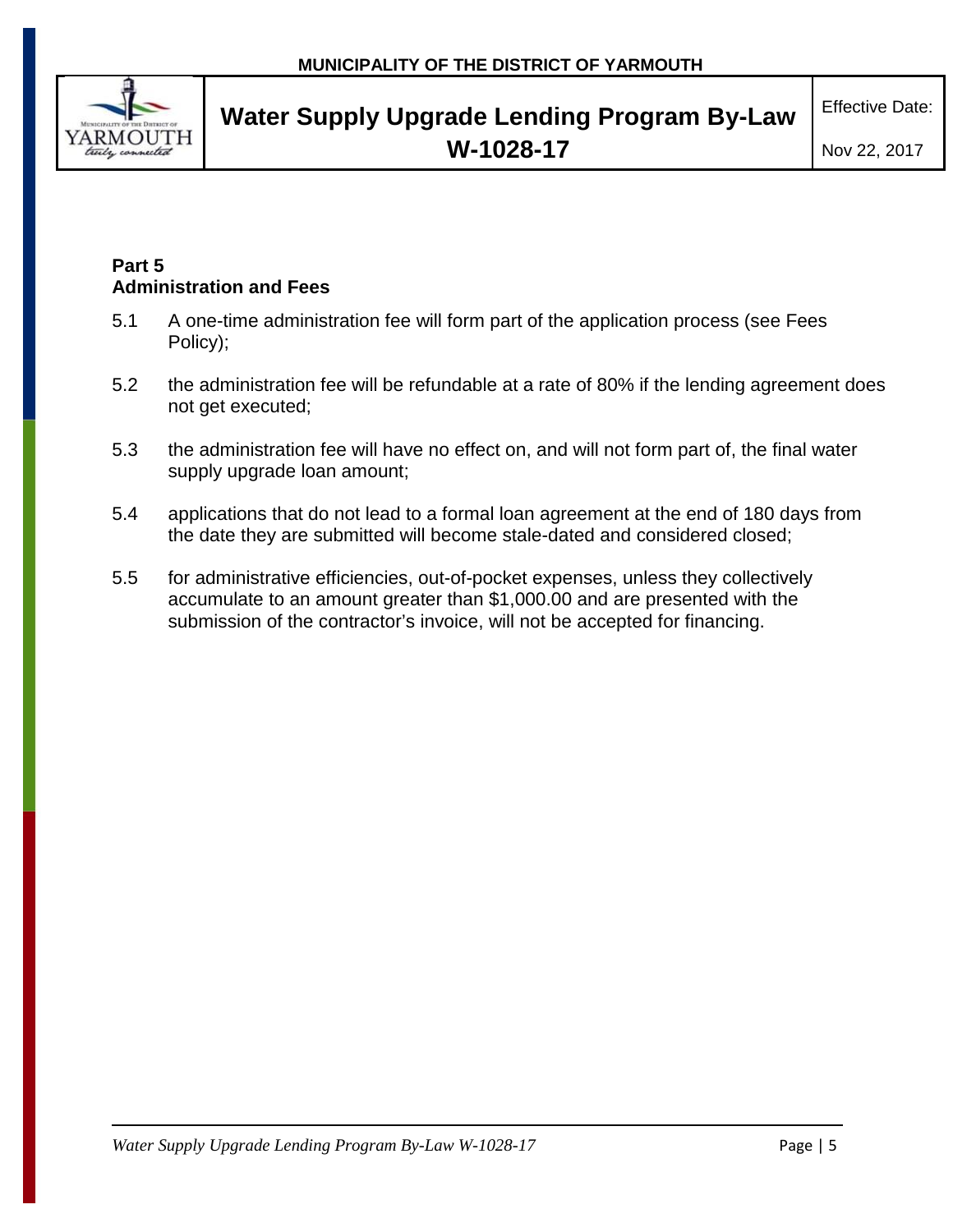

J

| <b>Chief Administrative Officer's Annotation for Official By-Law Book</b> |                    |
|---------------------------------------------------------------------------|--------------------|
| Date of First Reading                                                     | August 28, 2019    |
| Date of Advertisement of Notice of Intent to Consider                     | September 4, 2019  |
| Date of Second Reading                                                    | September 25, 2019 |
| Date of Advertisement of Passage of By-Law                                | October 16, 2019   |
| Date of Mailing to Minister a Certified Copy of By-Law                    | October 22, 2019   |

I certify that this Water Supply Upgrade – Lending Program W-1028-17 was adopted by Council and published as indicated above.

 $\frac{1}{2}$  $\sim$  Chief Administrative Officer Date  $\sim$ 

**Date last reviewed: September 25, 2019 Date of last amendment: September 25, 2019**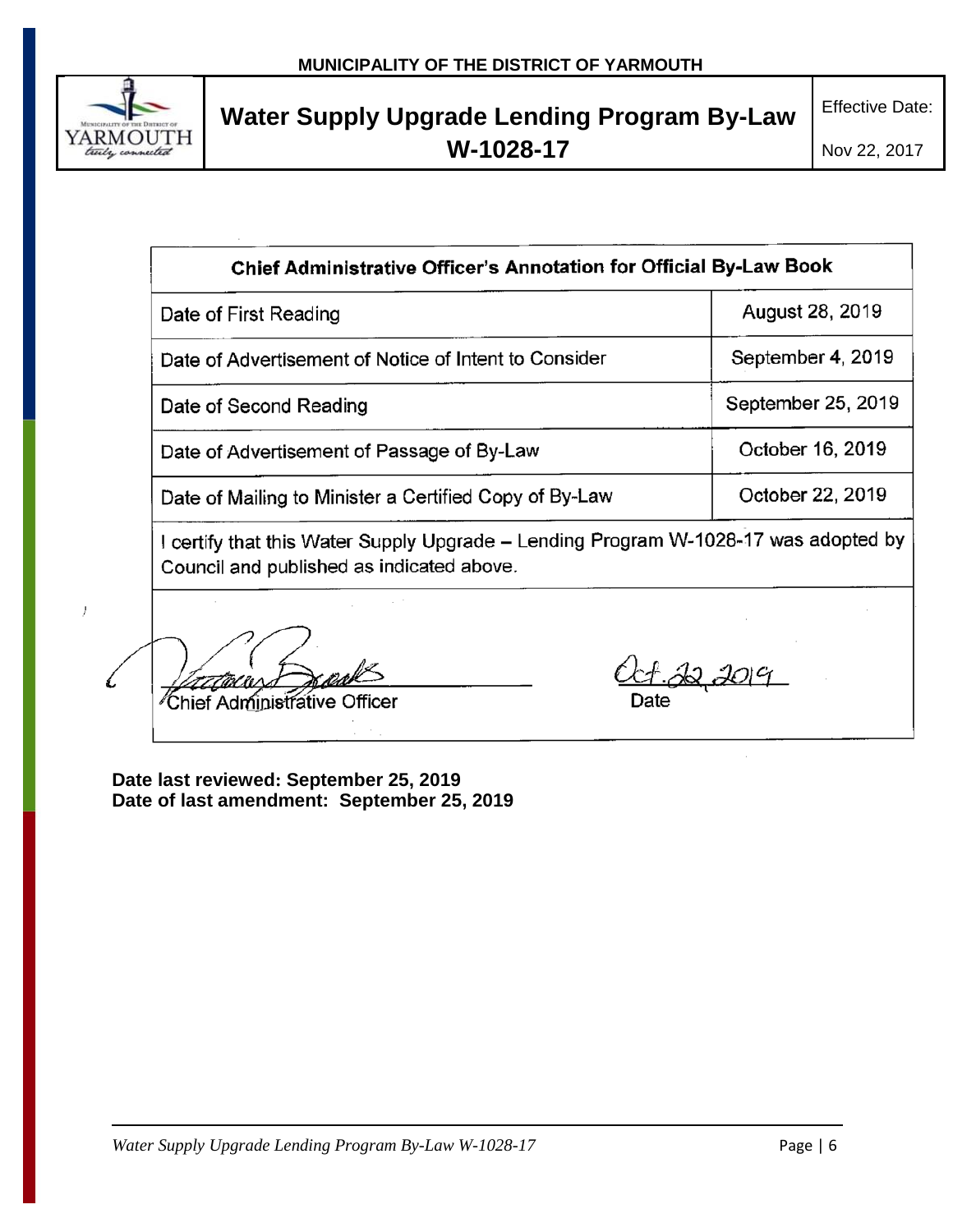

| Amendment    | Description of amendment                                                                                                                                                                                                                                | Date approved |
|--------------|---------------------------------------------------------------------------------------------------------------------------------------------------------------------------------------------------------------------------------------------------------|---------------|
| Number       |                                                                                                                                                                                                                                                         | by Council    |
| $\mathbf{1}$ | PURPOSE section added                                                                                                                                                                                                                                   | May 22, 2019  |
|              | Part 1 Definitions added: municipal domestic water supply system,<br>NSDOE, qualifying property (amended to refer to municipal domestic<br>water supply system), and water supply upgrade (amended to refer to<br>Appendix III : Schedule of Equipment) |               |
|              | Part 2.2 (a) – changed from no default in municipal taxes for the past<br>three years to no default older than the current tax year                                                                                                                     |               |
|              | Part 2.8 (a) - removed mention of approval of CAO and referred to<br>conditions in Section 2.2                                                                                                                                                          |               |
|              | Part 2.8 (b) – changed maximum timeline of contractor invoices from<br>90 days old to 30 days old                                                                                                                                                       |               |
|              | Part 2.8 (c) - added section regarding Municipality not providing any<br>assurances or guarantees that expenses incurred prior to application<br>approval will be deemed eligible for financing                                                         |               |
|              | Part 2.9 - added reference to NSDOE "Drilled Well Report"                                                                                                                                                                                               |               |
|              | Part 3.5 - changed effective date of lien from date when CAO receives<br>confirmation of improvement completion to date on which lien is<br>registered                                                                                                  |               |
|              | Part 4.2 - changed date on which interest begins accruing from the<br>earlier of Certificate of Completion date or 30 days from last submitted<br>invoice to date the loan agreement is signed                                                          |               |
|              | Part 5.4 - added "applications that do not lead to a formal loan<br>agreement at the end of 180 days from the date they are submitted will<br>become stale-dated and considered closed"                                                                 |               |
|              | Part 5.5 - added "out-of-pocket expenses, unless they collectively<br>accumulate to an amount greater than \$1000.00 and are presented<br>with the submission of the contractor's invoice, will not be accepted for<br>financing"                       |               |
|              |                                                                                                                                                                                                                                                         |               |
|              |                                                                                                                                                                                                                                                         |               |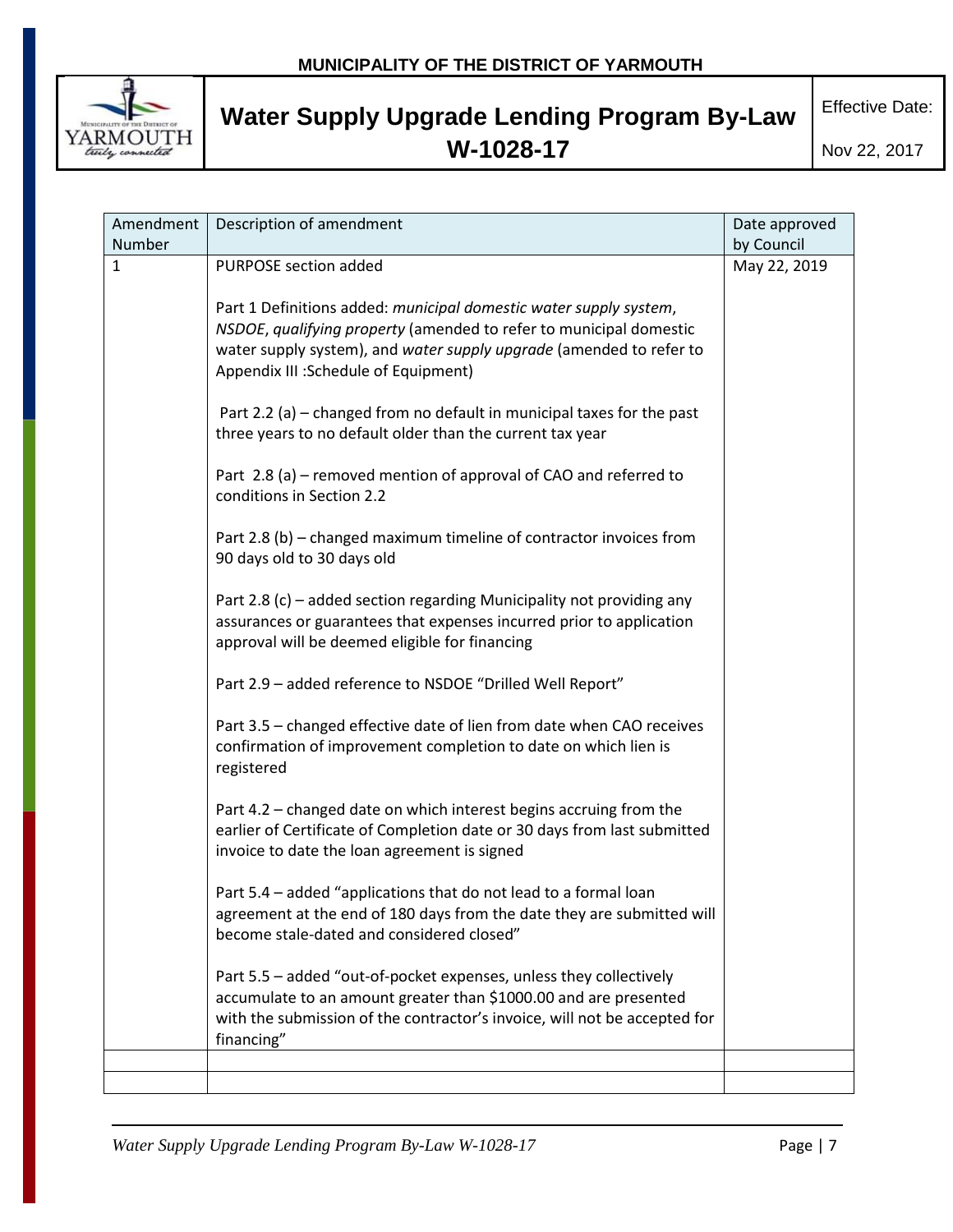

## **Appendix I**

## **Water Supply Upgrade Lending Agreement**

| 1. Property Owner:        |                                                                                                                      |
|---------------------------|----------------------------------------------------------------------------------------------------------------------|
| 2. Property Owner:        |                                                                                                                      |
| 3. Property Owner:        |                                                                                                                      |
| Civic Address:            |                                                                                                                      |
|                           |                                                                                                                      |
|                           |                                                                                                                      |
| Property Tax Information: |                                                                                                                      |
|                           | Parcel Identification Description (PID) _______________                                                              |
| Loan amount               |                                                                                                                      |
| Interest Rate             |                                                                                                                      |
| Loan Term                 |                                                                                                                      |
| <b>Total Interest</b>     |                                                                                                                      |
|                           | <u> 1989 - Jan Samuel Barbara, marka a shekara ta 1989 - An tsara tsa a shekara tsa a shekara tsa a shekara tsa </u> |

**THIS FINANCING AGREEMENT** is made this \_\_\_\_ day of \_\_\_\_\_\_\_\_\_\_\_ 20\_\_\_\_ ("Effective Date") **BETWEEN:**

## *PROPERTY OWNER(S)*

-and-

## *MUNICIPALITY OF THE DISTRICT OF YARMOUTH*

[Hereafter called the "Municipality" and, together with the Property Owner(s), the "Parties"]

In consideration of the mutual covenants herein contained, the Parties agree as follows:

#### **Definitions**

1. In this agreement;

a. **"approved quote"** means the Contractor quote for the completion of part or all of the approved Water Supply Upgrades that has been obtained by the Property Owner(s) and provided to and approved by the Program Administrator;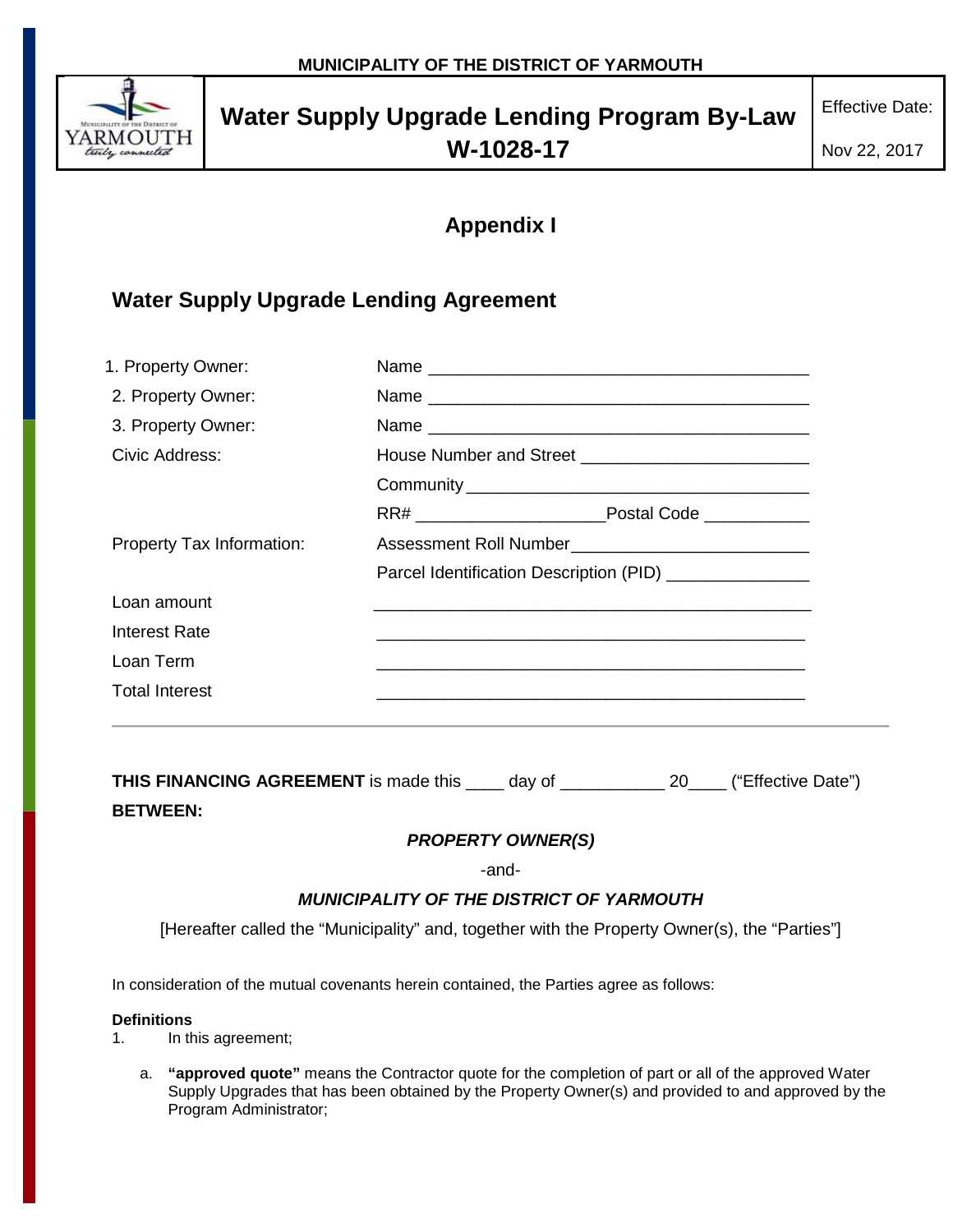

- b. **"CAO"** means the Chief Administrative Office for the Municipality, or his or her designate;
- c. **"contractor"** means an insured and licensed person by the Department of Environment retained by the Property Owner(s) to complete the Water Supply Upgrades;
- d. **"completion"** means the date that the Water Supply Upgrade work has been done as set out in the NSDOE prescribed "Drilled Well Report";
- e. **"Director of Finance"** means the Director of Finance for the Municipality, or his or her designate;
- f. **"effective date"** means the date on which the final Water Supply Upgrade Lending Agreement is signed;
- g. **"enabling upgrade"** means to supply water from the new or repaired well to the residence which may include the installation of a well pump, the water line and electrical hookup as required; and also including the connection to a municipal domestic water supply system;
- h. **"maximum eligible amount"** means a general financing cap set by the Municipality. The Municipality of the District of Yarmouth's maximum eligible amount is ten thousand dollars (\$10,000.00);
- i. **"municipal domestic water supply system**" means the Town of Yarmouth Water Utility;
- j. **"NSDOE"** means Nova Scotia Department of Environment;
- k. **"program administrator"** means the Municipality, and includes its employees and agents, or designated third party contractor;
- l. **"property"** means a residential property located within the Municipality that meets the eligibility criteria for participation in the Water Supply Upgrade Lending Program;
- m. **"qualifying property"** means an owner-occupied residential property located within the Municipality but does not include multi-unit residential or non-profit owned buildings, new construction or business/industrial premises or a property within the serviceable area of a municipal domestic water supply system;
- n. **"repayment period"** means the period from the date the financing charge first becomes due and payable to the date the final payment is due, and shall in no case be greater than ten (10) years;
- o. **"water supply upgrade"** means a construction of a new dug or drilled well, or an upgrade to an existing well, or a connection to a municipal domestic water supply system, that is required to source water for the property. Upgrades may include the installation of equipment related thereto;
- p. **"water by-law"** means the Water Supply Upgrade Lending Program By-Law W-1028-17, approved by the Municipality on March 28, 2018;
- q. **"water supply upgrade lending program" or "program"** means a program established by the Municipality under which owners of properties may obtain financing for construction of water supply upgrades;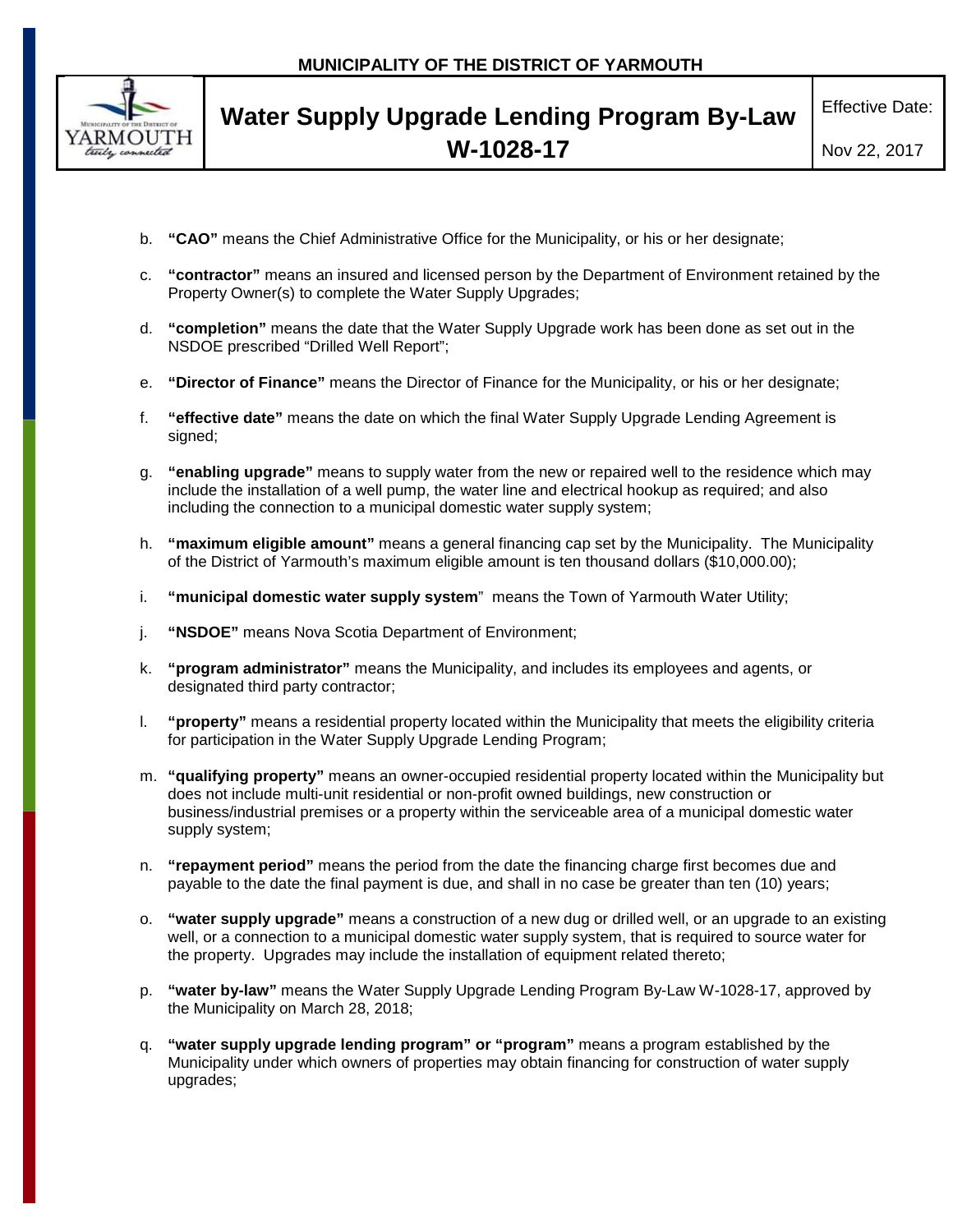

r. **"water supply upgrade loan"** means the local improvement charge levied on the property pursuant to section 81A of the *Nova Scotia Municipal Government Act*, and is equal to the value of the approved eligible upgrade(s), up to the maximum eligible amount.

### **Term of Agreement**

2. This lending agreement commences on the effective date and terminates at the end of the repayment period or when the loan is paid in full.

### **Water Supply Upgrades**

- 3. The property owner(s) acknowledges and agrees that only those water supply upgrades approved by the program administrator are eligible for financing through the program, and that the property owner(s) shall be solely liable for the cost of any unapproved upgrades completed on the property;
- 4. the property owner(s) further acknowledges and agrees that they shall be solely liable for the cost of any work in excess of the approved loan amount, regardless of whether the excess costs were for the installation of approved water supply upgrades;
- 5. in the event that an enabling upgrade is necessary in order to enable a water supply upgrade, the enabling upgrade and the water supply upgrade must both be installed to be eligible for the program;

## **Payment to Contractor**

- 6. Upon completion of the approved water supply upgrades, the property owner will sign any/all eligible invoices for completed work (submitted by the contractor) and forward them to the program administrator within 10 business days for payment to the contractor up to the maximum eligible amount;
- 7. if, after starting the installation of the water supply upgrades at the property, a contractor or the property owner(s) causes the installation of the upgrades to be stopped for any reason, including reasons related to safety (including structural deficiencies, hazardous materials or other safety hazards), or discovery of unforeseen conditions, this is a matter to be resolved between the property owner and the contractor.

## **Reportable Deficiencies**

8. If the program administrator discovers any deficiencies with the property relative to compliance with codes, standards, or other applicable regulations, the property owner(s) acknowledges that the program administrator shall be obligated to report such deficiencies to the applicable regulatory authority.

## **Lien Against Property**

9. The water supply upgrade loan shall be a first lien on the real property and shall be collectable in the same manner as other taxes, subject to an Event of Default. The lien shall be recorded at the Provincial Land Registry office. The Municipality shall be responsible to record and pay any fees associated with the registration.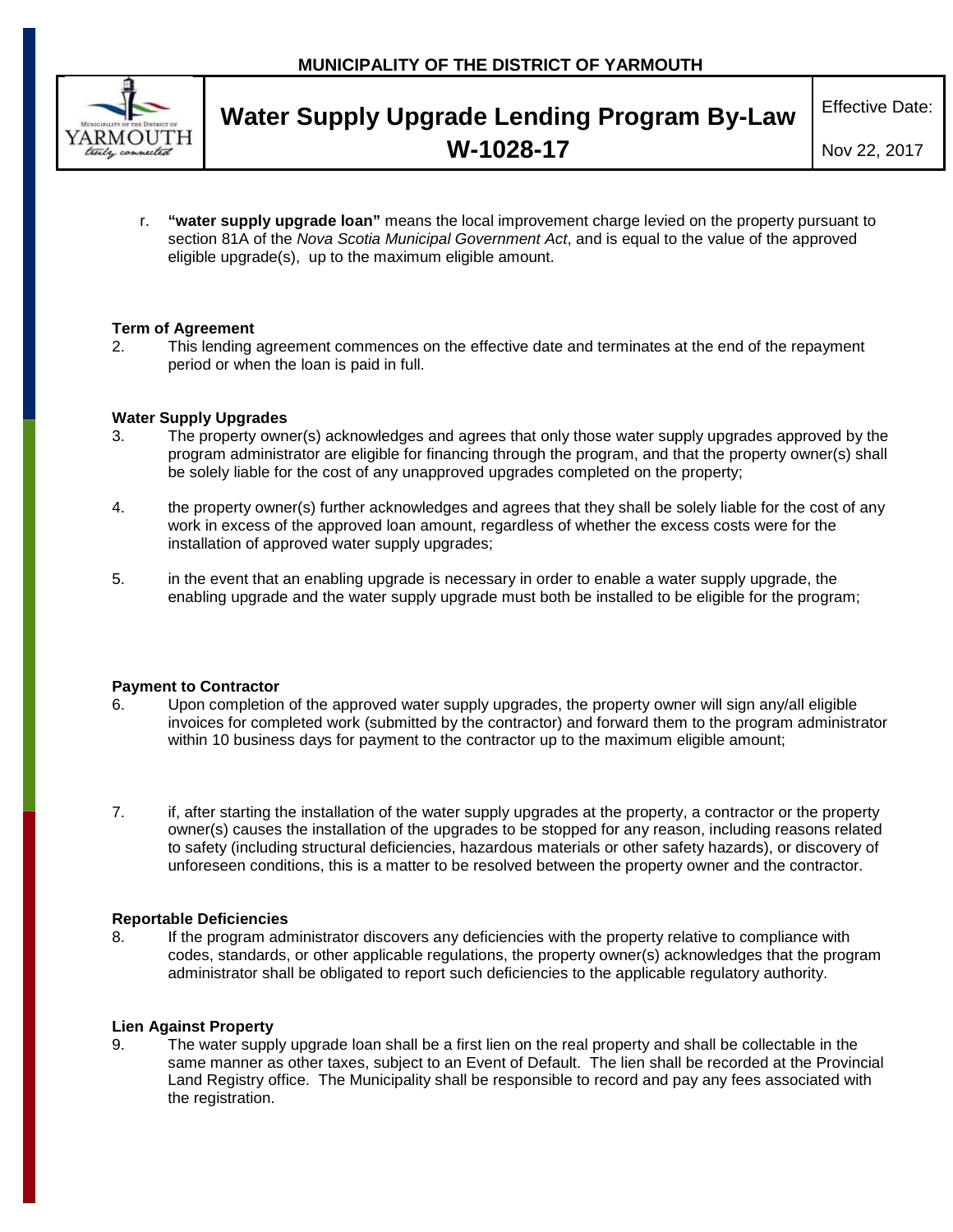

# **Repayment**<br>10. the v

- the water upgrade supply loan shall become payable on completion of installation of the water supply upgrade in accordance with the water supply upgrade lending agreement;
- 11. if the property owner exits the program without completing the water supply upgrades, and only if a lending agreement has not been executed, 80% of the administration fee will be refunded . Program exit is based on confirmation by the property owner of their decision to not proceed.
- 12. the water supply upgrade loan may consist of:
	- a. the cost of water supply upgrades, including all labour costs, permitting fees, and applicable taxes;
	- b. interest charges, including any additional interest arising due to any default of payment.
- 13. payment of the water supply upgrade loan shall occur as follows:
	- a. the property owner(s) will make equal monthly or annual payments over a period not exceeding 10 years to repay the outstanding water supply upgrade loan, including interest payable on the unpaid water supply upgrade loan. Interest will be calculated on the basis of the Municipality's cost to borrow at the time of the effective date. Payments may be made by whatever payment methods are advertised as acceptable methods to make payments generally to the Municipality. The payment schedule will be made available through the municipality. The property owner will be responsible for any charges incurred for non-sufficient funds;
	- b. interest will begin accruing when the water supply upgrade is completed as evidenced by the date on a NSDOE prescribed Drilled Well Report or 30 days after the date of the last invoice submitted for payment, whichever is earlier.

#### **Lump Sum Payments**

14. The Property Owner may at any time, and without prepayment penalty or charges, make a lump-sum payment to the Municipality toward the outstanding balance of the Water Supply Loan. The lump sum payment under this program must be no less than 10% of the original loan amount. The lump sum payment will first be applied to accrued interest, and the balance remaining to the outstanding principal. The Municipality will recalculate and deliver to the property owner, a revised repayment schedule based on the original terms and conditions.

#### **Late Payments**

15. In the event of default of payment under the water supply upgrade lending agreement, the outstanding balance shall be immediately due and payable. Interest shall be accrued on the amount then due and payable at the same rate applied by the Municipality for unpaid taxes and charges in default at rates as published in the Municipality's Interest Policy I-068-00. Once in default status, the lien will be subject to the default rate until entirely repaid.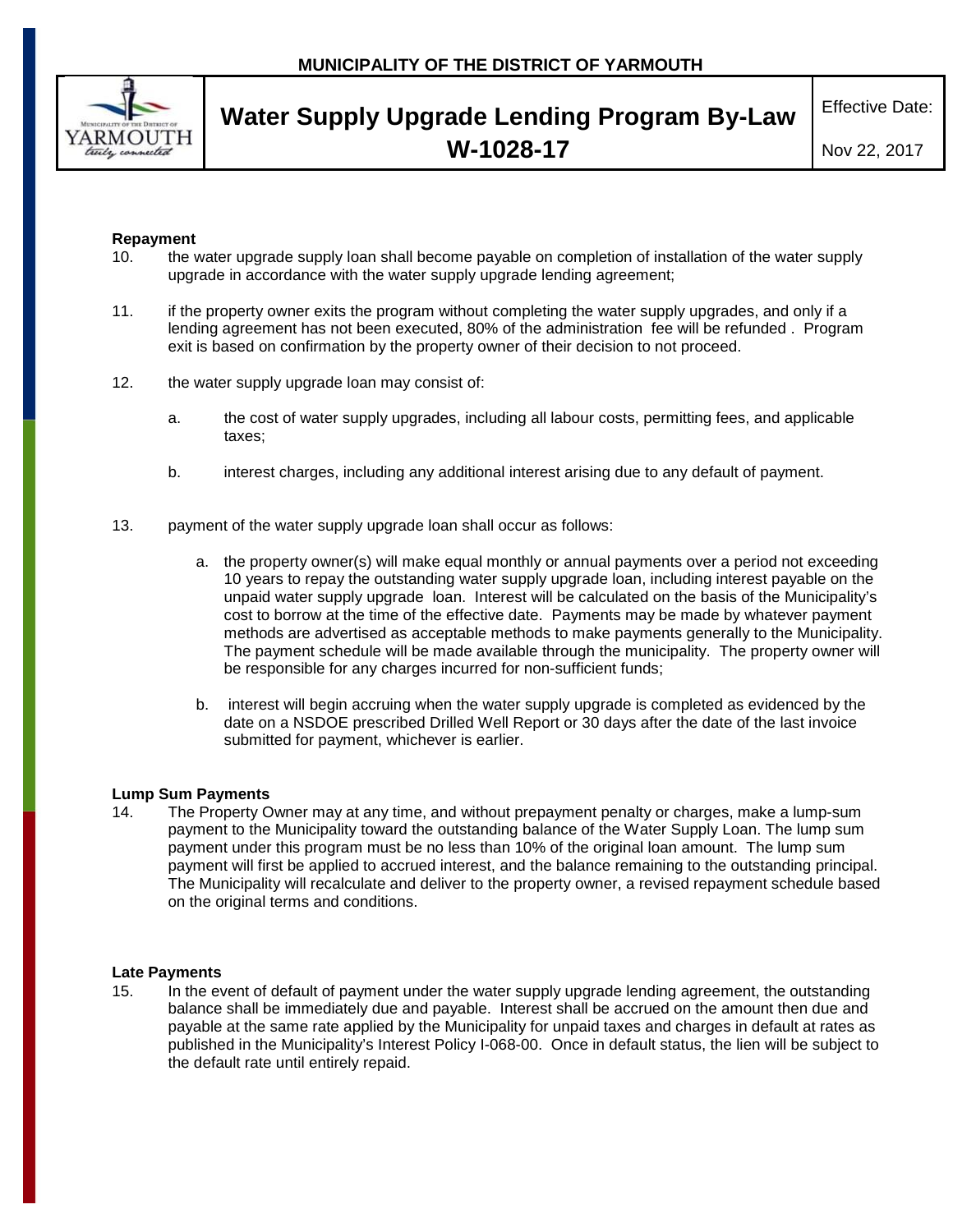

#### **Sale and Release**

- 16. The property owner(s) shall have the unfettered right to sell, transfer, charge and mortgage, encumber or otherwise deal with the property without the prior consent of the Municipality;
- 17. in the event the property is transferred to a new owner the entire amount becomes immediately payable to the Municipality and the loan shall be repaid in full, including accrued interest, by the original owner

#### **Disclaimer**

18. Neither the Municipality, nor their respective affiliates, agents, successors and assigns shall be liable to the property owner(s) for any damages arising in, but not limited to tort, including but not limited to negligence, breach of contract, or under any other provision of law including property damage, direct and incidental losses, economic loss, or personal injury resulting from the installation or use of the water supply upgrade or anything done in accordance with the program.

#### **Property Owner Responsibilities**

19. The property owner(s) will be responsible for:

- a. obtaining quotes from contractors for the proposed water supply upgrades and submitting these quotes to the program administrator;
- b. applying to the relevant government authority for the appropriate permit(s) to complete the water supply upgrades;
- c. advising the program administrator if there are any hazardous substances at or on the property, or other defects, deficiencies or impediments that might impact the installation of the water supply upgrade;
- d. forwarding the contractor invoices for the completed water supply upgrades immediately upon their receipt;
- e. informing his or her property insurance provider that the water supply upgrade is being installed and purchasing appropriate insurance coverage in this regard, if applicable, and
- f. securing from the contractor and submitting to the Municipality, a NSDOE prescribed Drilled Well Report.

#### **Assignment by Municipality**

20. This agreement binds the property owner(s) and their successors, heirs and assigns. The Municipality may, at its sole discretion, assign this agreement in whole or part, to a third party without notice, for any purpose.

# **Consent**<br>21. T

21. The property owner(s) consents to the program administrator or its agents accessing the premises with reasonable notice.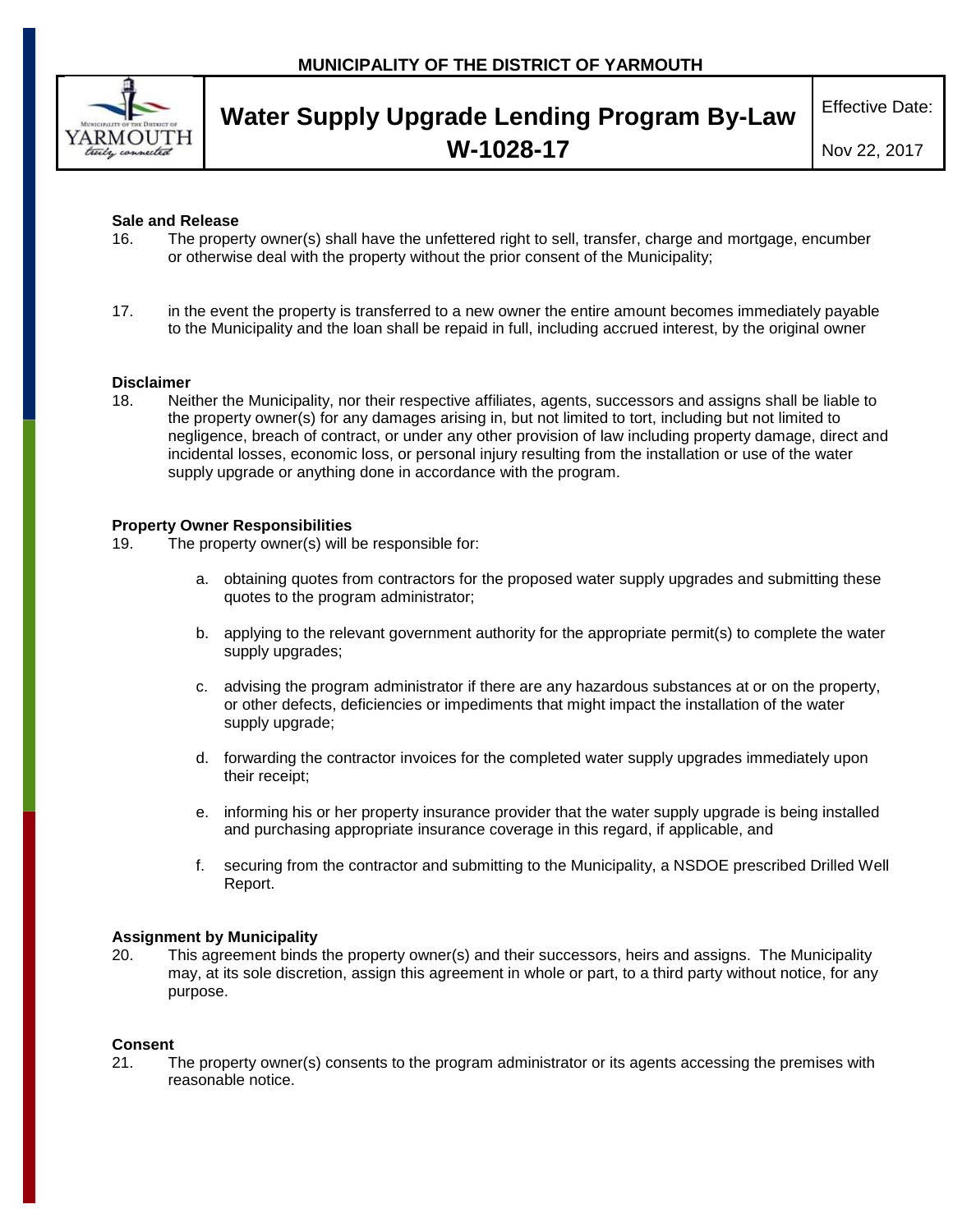

| <b>Effective Date:</b> |  |
|------------------------|--|
|------------------------|--|

# **No Warranty**<br>22. There

- There is no implied nor express representation or warranty by the Municipality, the program administrator, or their respective affiliates, agents, successors and assigns related to the design, installation or operation of the water supply upgrades, and the municipality, the program administrator and their respective affiliates, agents, successors and assigns expressly disclaim any and all warrants relating to the water supply upgrades, associated equipment or materials as to workmanship, quality, fitness for purpose or performance. Home Owner(s) Initial
- 23. The parties hereto acknowledge and agree that the communicating of this agreement may be transmitted by way of e-mail transmission and that the parties hereto agree to accept such signatures and documents as legal and binding on the parties.

#### **Authorized Signature of Property Owner(s)**

- 24. By signing below, the property owner(s) agree(s) to the terms and conditions described above, and hereby confirms that he/she/they is/are a registered property owner(s);
- 25. if the water supply upgrade dollar amount surpasses the approved loan amount, the surplus dollar amount is the sole responsibility of the property owner(s). Contractor invoices will be processed in the order in which they are received up to the approved loan amount. The property owner is responsible for making contractors aware that any invoice fee that exceeds the approved loan amount will be the responsibility of the property owner.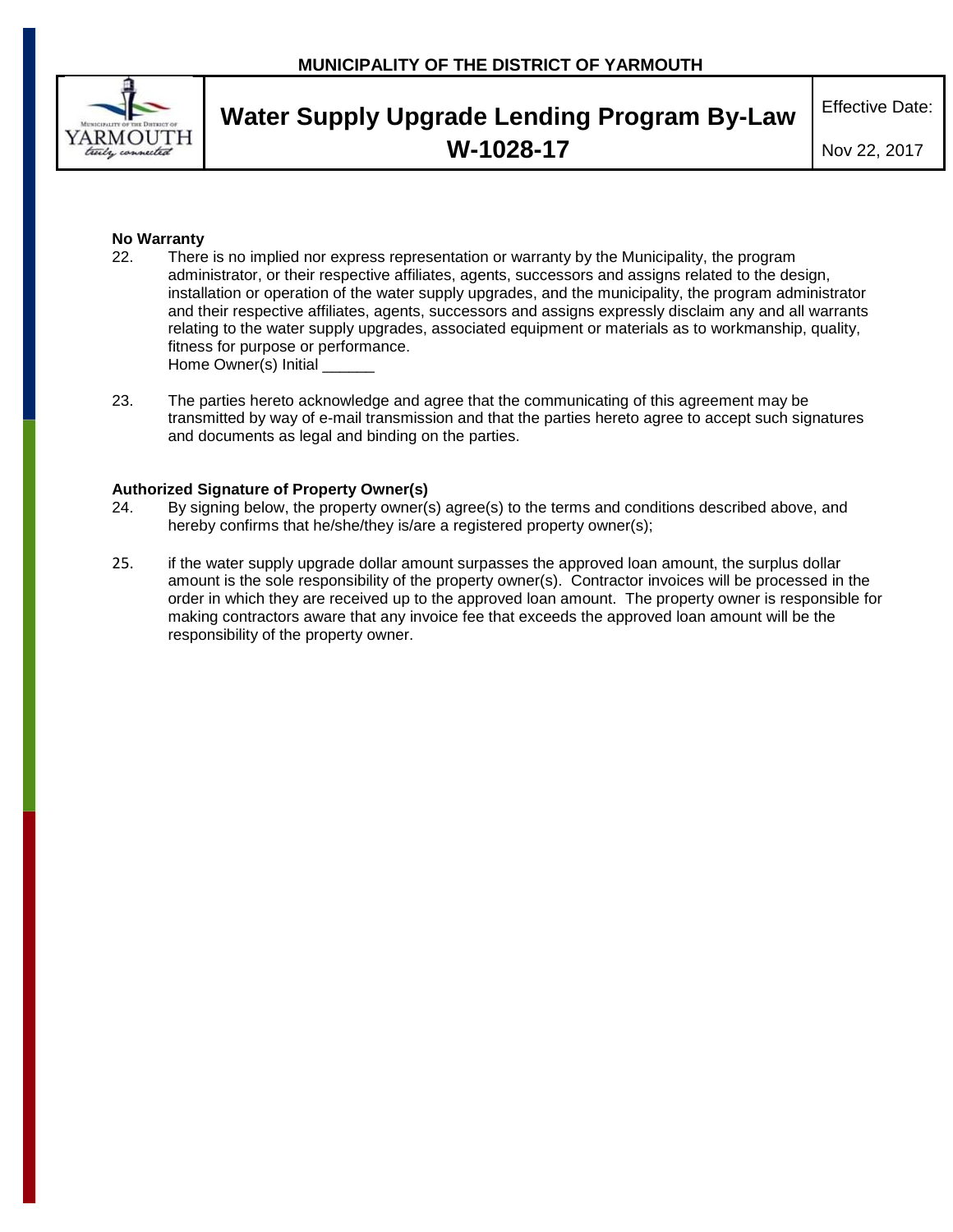

| <b>PROPERTY OWNER 1</b> |  |
|-------------------------|--|
| Name (Print):           |  |
| Signature:              |  |
| Date:                   |  |

| <b>PROPERTY OWNER 2</b> |  |
|-------------------------|--|
| Name (Print):           |  |
| Signature:              |  |
| Date:                   |  |

| <b>PROPERTY OWNER 3</b> |  |
|-------------------------|--|
| Name (Print):           |  |
| Signature:              |  |
| Date:                   |  |

| <b>Municipal Staff</b> |  |
|------------------------|--|
| Name (Print):          |  |
| Signature:             |  |
| Title:                 |  |
| Date:                  |  |
| File Approval Number   |  |

Attachment: Loan amortization schedule.

#### **Please mail or email the completed Financing Agreement to:**

*Municipality of the District of Yarmouth 932 Highway1 Hebron, NS, B5A 5Z5 [admin@district.yarmouth.ns.ca](mailto:admin@district.yarmouth.ns.ca)*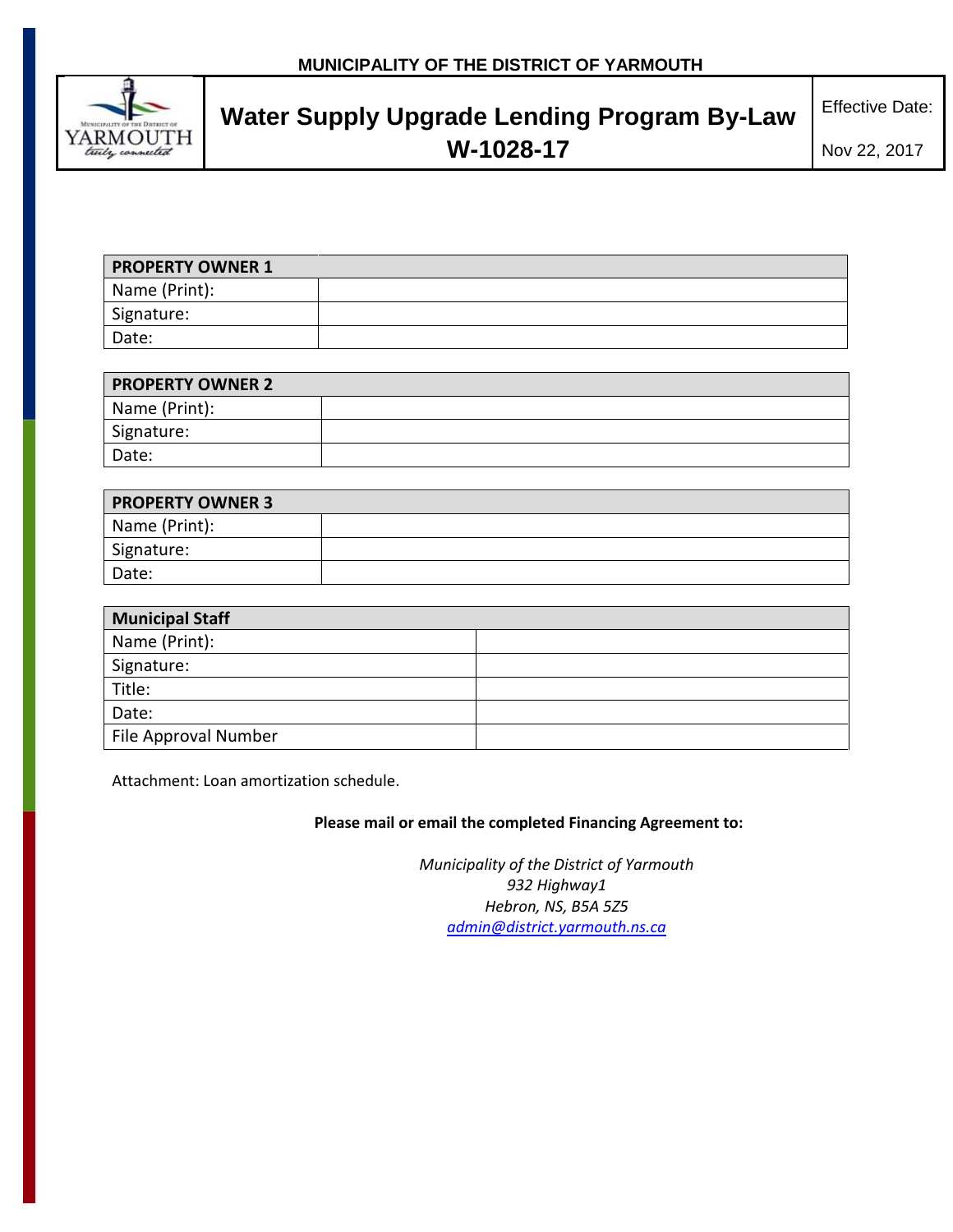

# **Water Supply Upgrade Lending Program By-Law** Effective Date:

**W-1028-17** Nov 22, 2017



### APPENDIX II

#### **WATER SUPPLY UPGRADE LENDING PROGRAM REGISTRATION FORM and CHECKLIST (Please complete in full. Use additional paper if necessary)**

Thank you for your interest in the Water Supply Upgrade Lending Program administered by the Municipality of Yarmouth.

By registering for this program, you are applying for a low-interest loan from the Municipality to help you complete a *water supply upgrade* on your property. This lending program shall also require you to sign a lending agreement which will outline your roles and responsibilities and those of the program administrator (the Municipality).

*An administration fee of \$200.00 plus applicable taxes must accompany this form.*

**(the physical address listed must be the physical address where the Upgrade Project will occur)**

| <b>Primary Property Owner Information:</b>                                         | AAN:                |
|------------------------------------------------------------------------------------|---------------------|
| <b>First Name:</b>                                                                 | Last Name:          |
| <b>Street Number:</b>                                                              | <b>Street Name:</b> |
| City/Town:                                                                         | Province:           |
| Postal Code:                                                                       | Email:              |
| Mailing Address (if different from above):                                         |                     |
| Home Phone:                                                                        | Cell Phone:         |
| <b>Preferred Method of Communication:</b>                                          |                     |
| <b>D</b> Postal Mail                                                               |                     |
| $\Box$ E-Mail                                                                      |                     |
| Telephone<br>❏                                                                     |                     |
| <b>Assignment of Agent:</b>                                                        |                     |
| Do you wish to assign an agent for this work?<br>$\Box$ Yes<br>$\Box$ No<br>Agent: |                     |
| <b>List of Property Owners:</b>                                                    |                     |
| If there are other owners of this property, please list them all below.            |                     |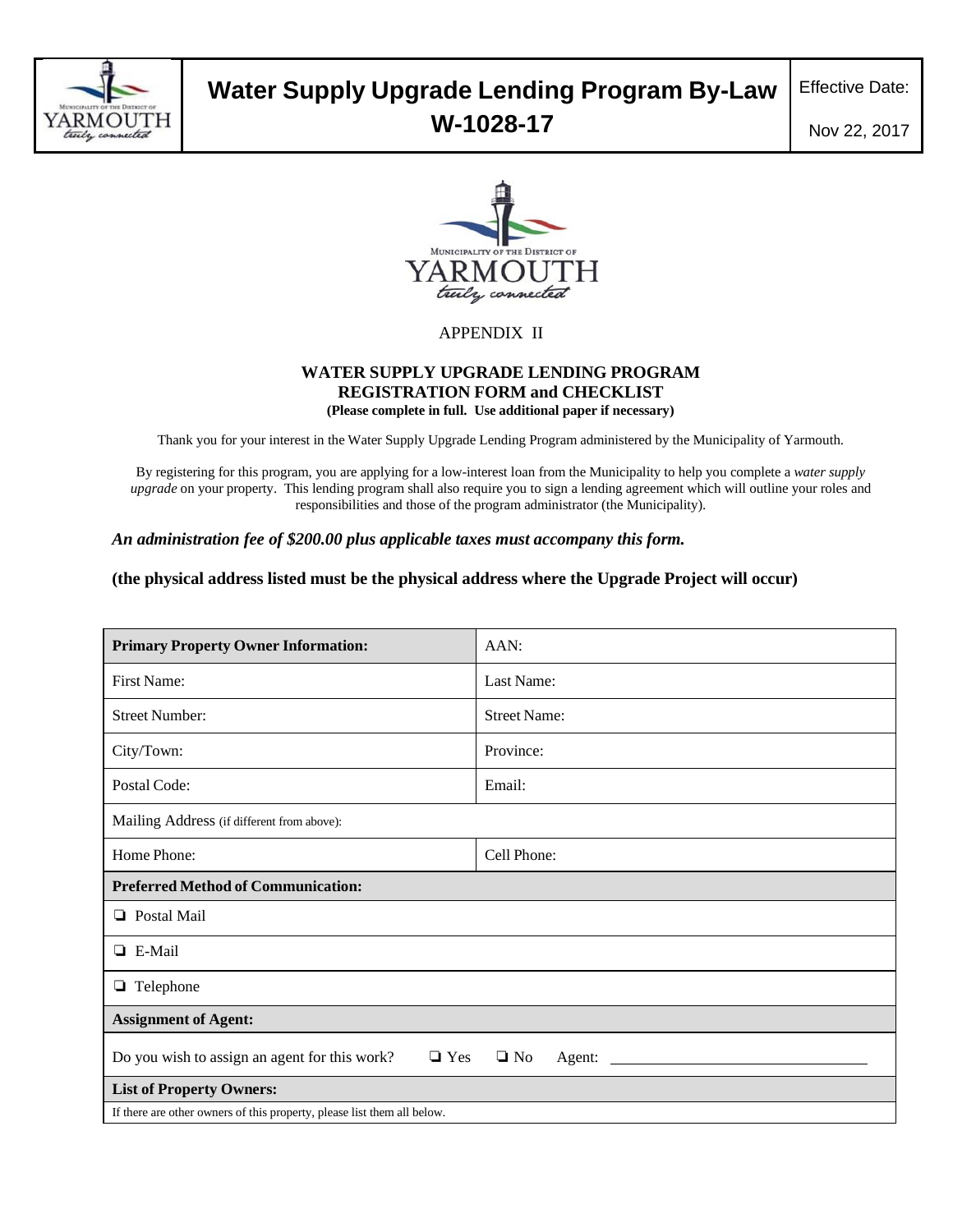

# **Water Supply Upgrade Lending Program By-Law**  $\left| \right.$  Effective Date: **W-1028-17** Nov 22, 2017

| Property owner #2:                                                                                                                                                                                                                                                                                                                                                                                            |  |  |  |
|---------------------------------------------------------------------------------------------------------------------------------------------------------------------------------------------------------------------------------------------------------------------------------------------------------------------------------------------------------------------------------------------------------------|--|--|--|
| Property owner #3:                                                                                                                                                                                                                                                                                                                                                                                            |  |  |  |
| Property owner #4:                                                                                                                                                                                                                                                                                                                                                                                            |  |  |  |
| <b>Consent Statement:</b>                                                                                                                                                                                                                                                                                                                                                                                     |  |  |  |
| I have read the attached By-Law regarding the Water Supply Upgrade Lending Program and acknowledge and agree to<br>comply with the conditions under which a lending agreement may be entered in if all conditions are met.                                                                                                                                                                                    |  |  |  |
| Date: $\frac{1}{\sqrt{1-\frac{1}{2}}\sqrt{1-\frac{1}{2}}\sqrt{1-\frac{1}{2}}\sqrt{1-\frac{1}{2}}\sqrt{1-\frac{1}{2}}\sqrt{1-\frac{1}{2}}\sqrt{1-\frac{1}{2}}\sqrt{1-\frac{1}{2}}\sqrt{1-\frac{1}{2}}\sqrt{1-\frac{1}{2}}\sqrt{1-\frac{1}{2}}\sqrt{1-\frac{1}{2}}\sqrt{1-\frac{1}{2}}\sqrt{1-\frac{1}{2}}\sqrt{1-\frac{1}{2}}\sqrt{1-\frac{1}{2}}\sqrt{1-\frac{1}{2}}\sqrt{1-\frac{1}{2}}\sqrt{1-\frac{1}{2}}$ |  |  |  |
| For Office Use Only:                                                                                                                                                                                                                                                                                                                                                                                          |  |  |  |
| Form Received by: New York Contract the Contract of the Contract of the Contract of the Contract of the Contract of the Contract of the Contract of the Contract of the Contract of the Contract of the Contract of the Contra                                                                                                                                                                                |  |  |  |
|                                                                                                                                                                                                                                                                                                                                                                                                               |  |  |  |
| Loan Amount Request: Project #: Project #:                                                                                                                                                                                                                                                                                                                                                                    |  |  |  |
| <b>Process Checklist:</b>                                                                                                                                                                                                                                                                                                                                                                                     |  |  |  |
| <b>Tax Clerk / Administration:</b>                                                                                                                                                                                                                                                                                                                                                                            |  |  |  |
| 1. Owner information is complete / All property owners have been identified.                                                                                                                                                                                                                                                                                                                                  |  |  |  |
| 2. Tax account history is reviewed and attached.                                                                                                                                                                                                                                                                                                                                                              |  |  |  |
| 3. Proposed contractor is on the NSDOE Approved list. Contractor # _________________________________                                                                                                                                                                                                                                                                                                          |  |  |  |
| 4. Property owner has delivered a quote from a contractor.                                                                                                                                                                                                                                                                                                                                                    |  |  |  |
| 5. Administration fee received.                                                                                                                                                                                                                                                                                                                                                                               |  |  |  |
| 6. Attestation Clause signed.                                                                                                                                                                                                                                                                                                                                                                                 |  |  |  |
| <b>Director of Finance:</b>                                                                                                                                                                                                                                                                                                                                                                                   |  |  |  |
| 1. The property qualified under By-Law # W-1028-17.                                                                                                                                                                                                                                                                                                                                                           |  |  |  |
| 2. The loan request is not more than the funding cap.                                                                                                                                                                                                                                                                                                                                                         |  |  |  |
| 3. The loan amortization schedule has been prepared.                                                                                                                                                                                                                                                                                                                                                          |  |  |  |
| 4. Is there room remaining in the current year budget to accommodate the loan request?                                                                                                                                                                                                                                                                                                                        |  |  |  |
| 5. Has met with property owner to explain the loan agreement and terms.                                                                                                                                                                                                                                                                                                                                       |  |  |  |
| 6. The property owner(s) has signed the Loan Agreement                                                                                                                                                                                                                                                                                                                                                        |  |  |  |
| 7. The CAO has signed and approved the loan agreement – see next page.                                                                                                                                                                                                                                                                                                                                        |  |  |  |
| 8. The property owner has delivered the supplier invoice(s).                                                                                                                                                                                                                                                                                                                                                  |  |  |  |
| 9. The property owner has/will deliver the Drilled Well Report on completion of the upgrade.                                                                                                                                                                                                                                                                                                                  |  |  |  |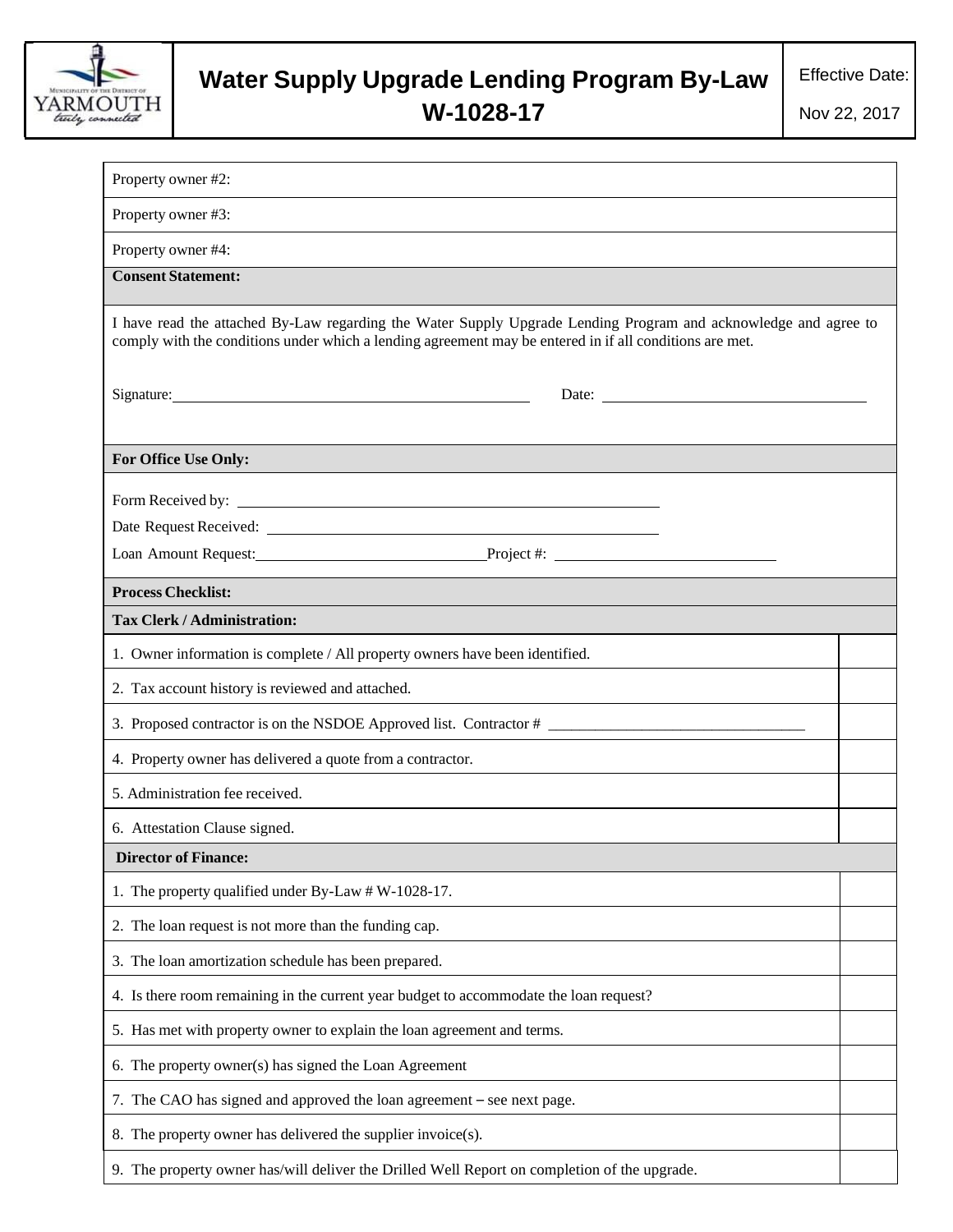

# **Water Supply Upgrade Lending Program By-Law**  $\Big|$  Effective Date: **W-1028-17** Nov 22, 2017

### **Tax Clerk:**

| 1. Has taken steps necessary to have the lien registered with the Provincial Registry.                         |       |  |
|----------------------------------------------------------------------------------------------------------------|-------|--|
| 2. Municipal seal has been applied to the loan agreement prior to submission for registration.                 |       |  |
| 3. "Request for Automated Funds Transfer" form has been attached and completed.                                |       |  |
| <b>Accounting Clerk:</b>                                                                                       |       |  |
|                                                                                                                |       |  |
| 2. Has processed supplier invoices for payment only after CAO approval.                                        |       |  |
| FINAL REVIEW AND APPROVAL (C.A.O.):<br>20_______, by the program administrator, as signed and witnessed below: |       |  |
| C.A.O.                                                                                                         | Date: |  |
| Witness                                                                                                        |       |  |
| Attachments: Tay Account History                                                                               |       |  |

Attachments: Tax Account History Contractor quote Attestation Clause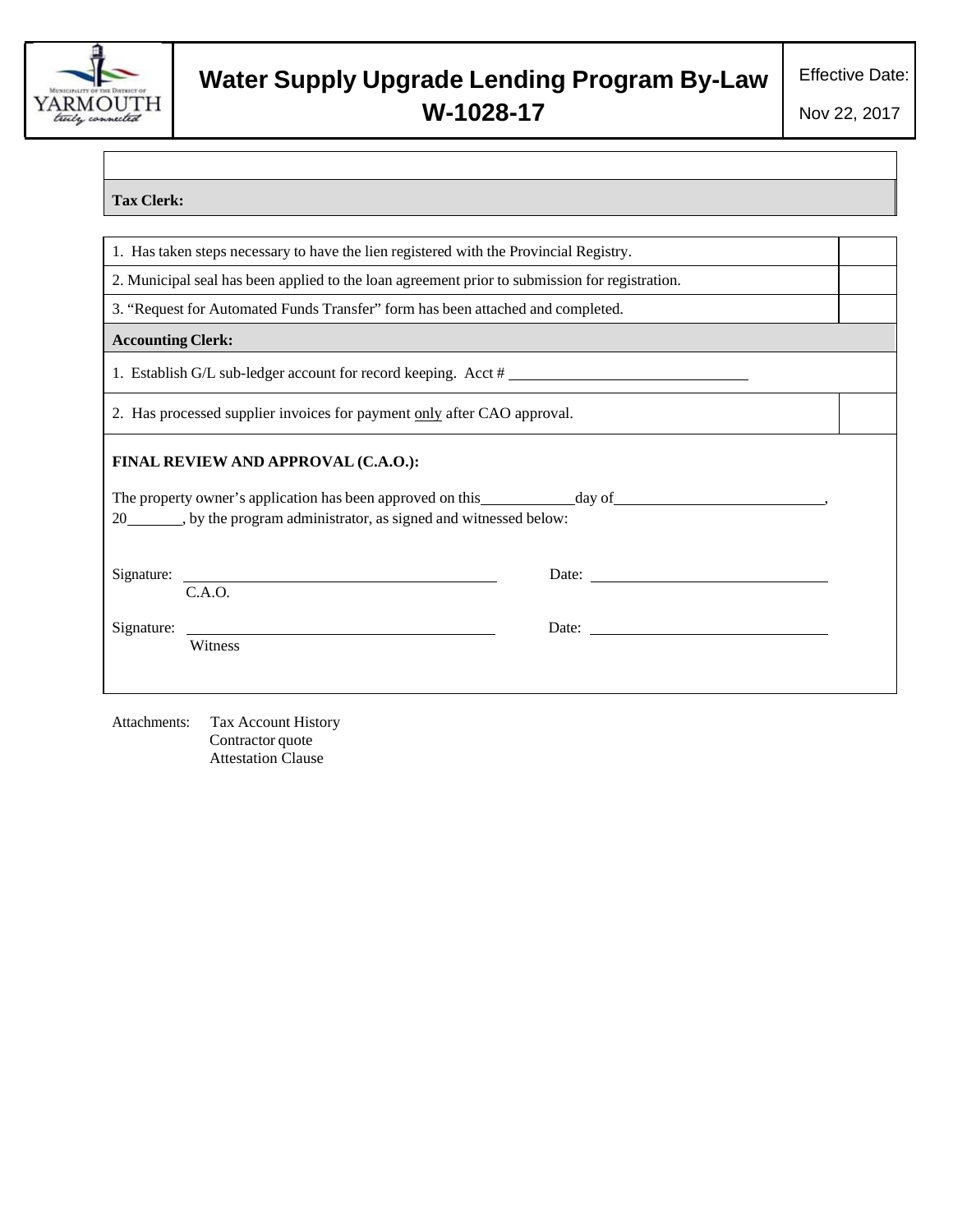### **PROVINCEOFNOVA SCOTIA COUNTYOFYARMOUTH**

**ON THIS** day of , A.D., 20 day 0.5 before me, the subscriber personally came and appeared, , a subscribing witness to the forgoing Agreement, who having been (**Name of Witness**)

by me duly sworn, made oath and said that **construct and the set of the set of the set of the** sof individual(s)/PropertyOwner(s))

parties thereto, duly executed and delivered the same in his/her presence.

**Darlene LeBlanc** A Commissioner of the Supreme Court of Nova Scotia